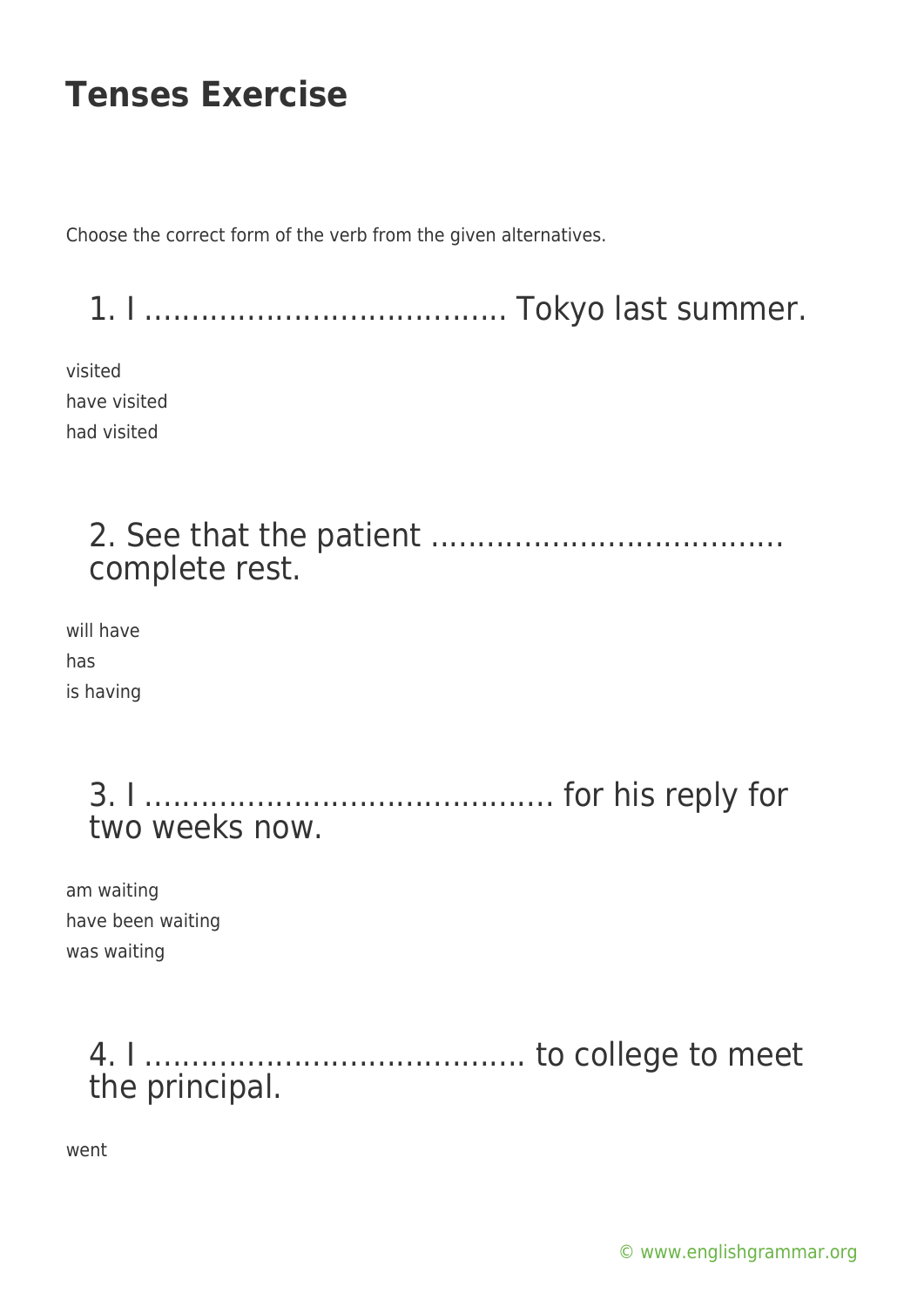have gone had gone

> 5. My brother ............................................ tomorrow.

would arrive is arriving will have arrived

### 6. The train ...................................... by the time we reach the train.

will leave would leave will have left

### 7. When I saw him he ........................................ writing a letter.

is was has been

[© www.englishgrammar.org](https://www.englishgrammar.org/)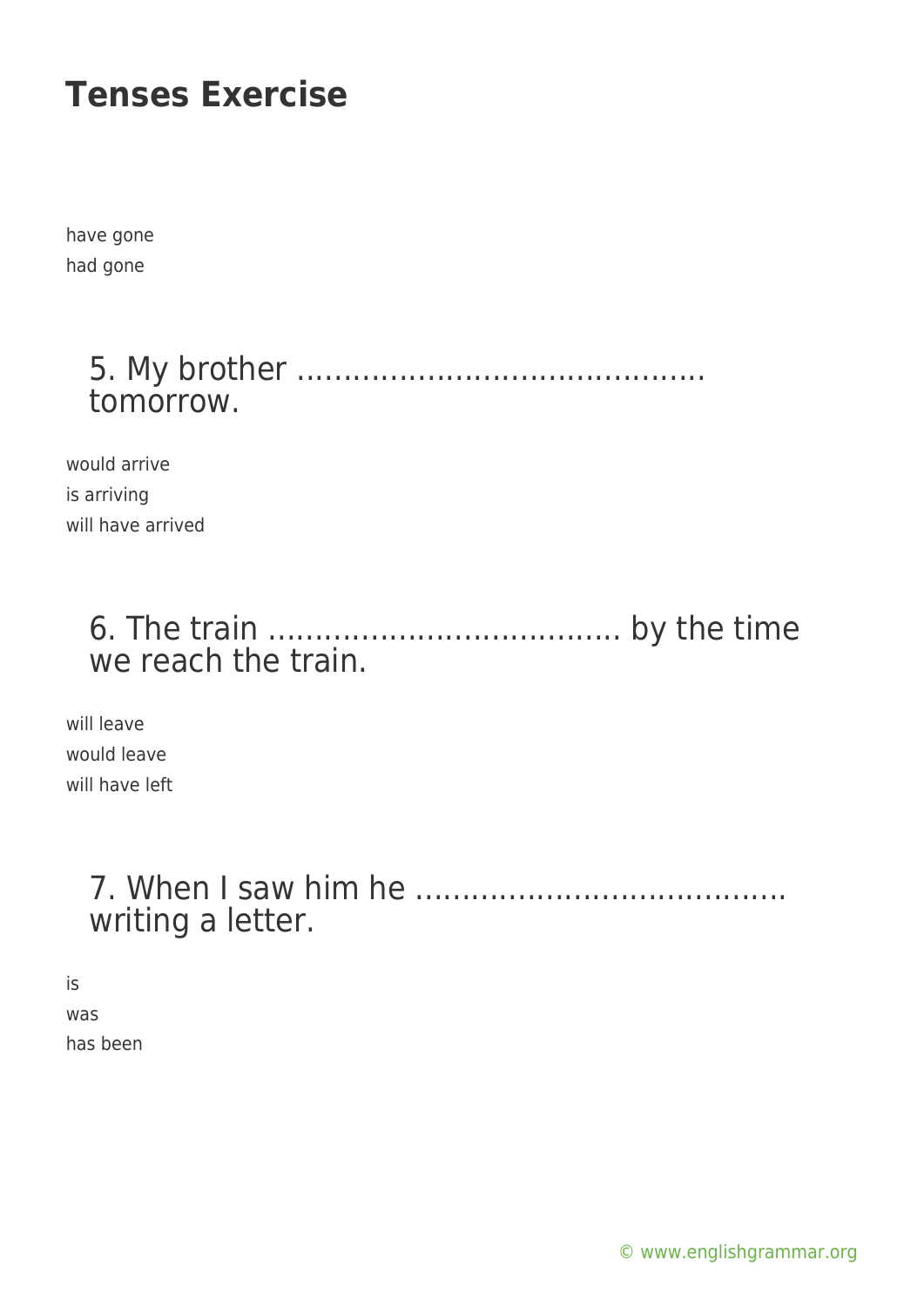### 8. Every morning I .......................................... the paper.

read will read would read

## 9. I will call you when the guests

..........................................

arrive will arrive would arrive

#### 10. Heat ...................................... and cold .......................................

expand, contract expands, contracts is expanding, is contracting

#### Answers

- 1. I visited Tokyo last summer.
- 2. See that the patient has complete rest.